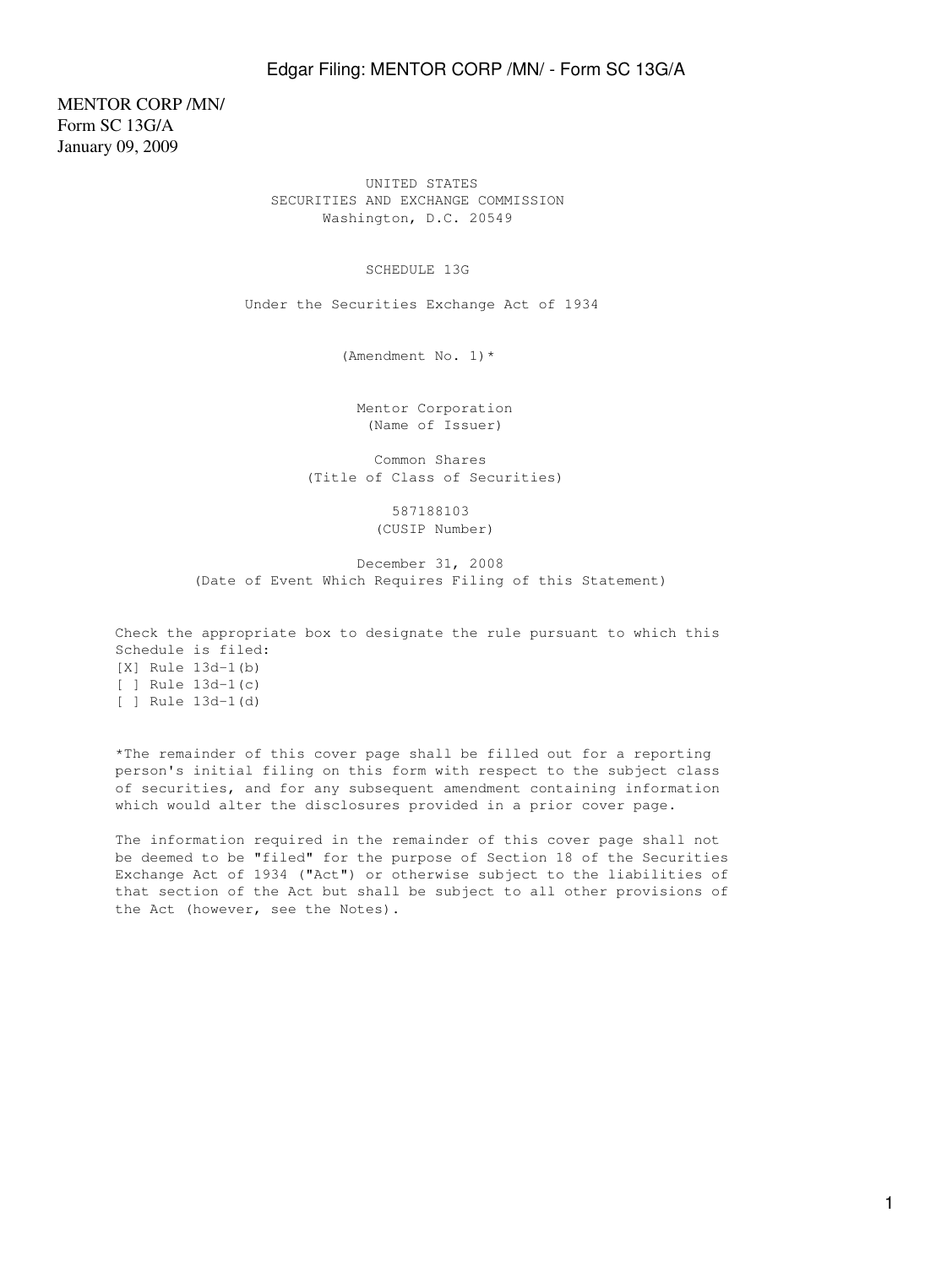CUSIP: 587188103 Page 1 of 5 1 NAMES OF REPORTING PERSONS I.R.S. IDENTIFICATION NOS. OF ABOVE PERSONS (ENTITIES ONLY) Capital Research Global Investors \*\* 2 CHECK THE APPROPRIATE BOX IF A MEMBER OF A GROUP (SEE INSTRUCTIONS) (a) (b) 3 SEC USE ONLY 4 CITIZENSHIP OR PLACE OF ORGANIZATION Delaware 5 SOLE VOTING POWER 1,361,300 6 SHARED VOTING POWER NUMBER OF SHARES NONE BENEFICIALL Y OWNED BY 7 SOLE DISPOSITIVE POWER EACH REPORTING 1,361,300 PERSON WITH: 8 SHARED DISPOSITIVE POWER NONE 9 AGGREGATE AMOUNT BENEFICIALLY OWNED BY EACH REPORTING PERSON 1,361,300 Beneficial ownership disclaimed pursuant to Rule 13d-4 10 CHECK BOX IF THE AGGREGATE AMOUNT IN ROW (9) EXCLUDES CERTAIN SHARES (SEE INSTRUCTIONS) 11 PERCENT OF CLASS REPRESENTED BY AMOUNT IN ROW 9 4.0% 12 TYPE OF REPORTING PERSON (SEE INSTRUCTIONS) IA

\*\* A division of Capital Research and Management Company (CRMC)

2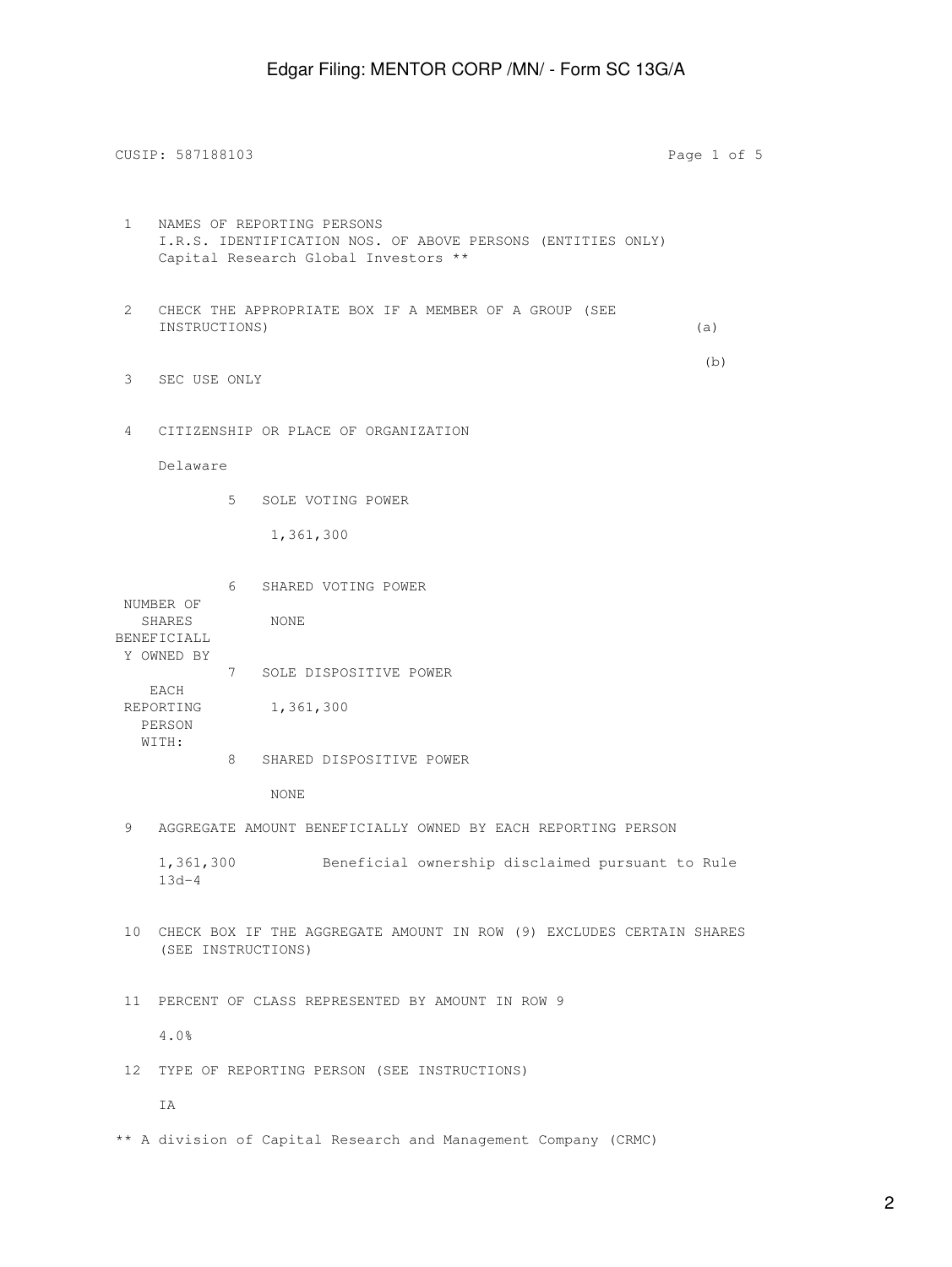CUSIP: 587188103 Page 2 of 5 SECURITIES AND EXCHANGE COMMISSION Washington, DC 20549 Schedule 13G Under the Securities Exchange Act of 1934 Amendment No. 1 Item 1(a) Name of Issuer: Mentor Corporation Item 1(b) Address of Issuer's Principal Executive Offices: 201 Mentor Drive Santa Barbara CA 93111 Item 2(a) Name of Person(s) Filing: Capital Research Global Investors Item 2(b) Address of Principal Business Office or, if none, Residence: 333 South Hope Street Los Angeles, CA 90071 Item 2(c) Citizenship: N/A Item 2(d) Title of Class of Securities: Common Shares Item 2(e) CUSIP Number: 587188103 Item 3 If this statement is filed pursuant to sections 240.13d-1(b) or 240.13d-2(b) or (c), check whether the person filing is a: (e) [X] An investment adviser in accordance with section 240.13d-1(b)(1)(ii)(E). Item 4 Ownership Provide the following information regarding the aggregate number and percentage of the class of securities of the issuer identified in Item 1. (a) Amount beneficially owned: (b) Percent of class: (c) Number of shares as to which the person has: (i) Sole power to vote or to direct the vote: (ii) Shared power to vote or to direct the vote: (iii) Sole power to dispose or to direct the disposition of: (iv) Shared power to dispose or to direct the disposition of: See page 2

Capital Research Global Investors is deemed to be the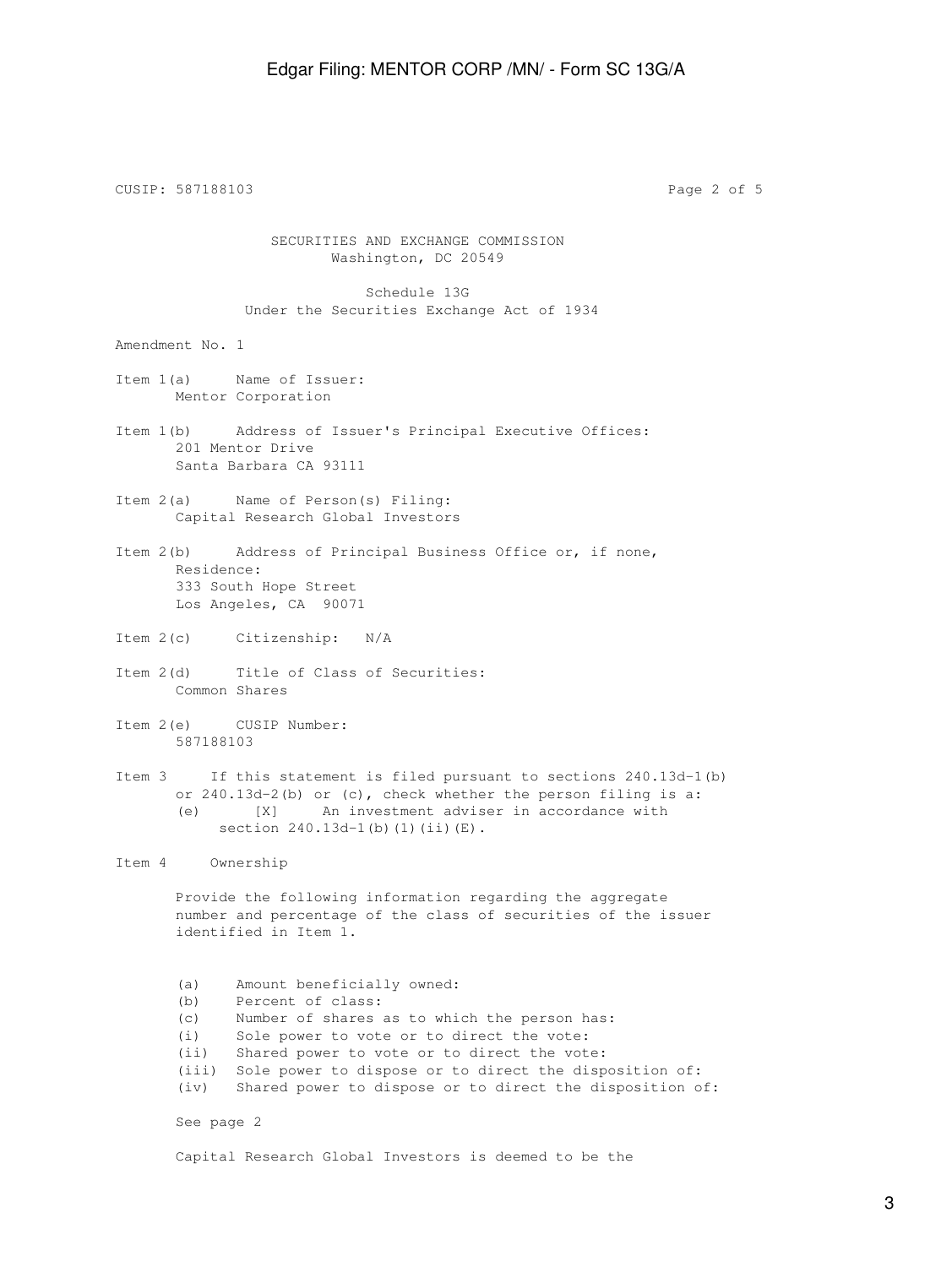beneficial owner of 1,361,300 shares or 4.0% of the 33,778,000 shares of Common Shares believed to be outstanding as a result of CRMC acting as investment adviser to various investment companies registered under Section 8 of the Investment Company Act of 1940.

CUSIP: 587188103 Page 3 of 5

- Item 5 Ownership of Five Percent or Less of a Class. If this statement is being filed to report the fact that as of the date hereof the reporting person has ceased to be the beneficial owner of more than five percent of the class of securities, check the following: [X]
- Item 6 Ownership of More than Five Percent on Behalf of Another Person: One or more clients of Capital Research Global Investors have the right to receive or the power to direct the receipt of dividends from, or the proceeds from the sale of, the Common Shares of Mentor Corporation.
- Item 7 Identification and Classification of the Subsidiary Which Acquired the Security Being Reported on By the Parent Holding Company or Control Person. : N/A
- Item 8 Identification and Classification of Members of the Group: N/A
- Item 9 Notice of Dissolution of Group: N/A
- Item 10 Certification

 By signing below, I certify that, to the best of my knowledge and belief, the securities referred to above were acquired and are held in the ordinary course of business and were not acquired and are not held for the purpose of or with the effect of changing or influencing the control of the issuer of the securities and were not acquired and are not held in connection with or as a participant in any transaction having that purpose or effect.

Signature

 After reasonable inquiry and to the best of my knowledge and belief, I certify that the information set forth in this statement is true, complete and correct.

Date: January 9, 2009 Signature: Timothy D. Armour\*\*\* Name/Title: Timothy D. Armour - Senior Vice President Capital Research Global Investors

 \*\*\*By /s/ James P. Ryan James P. Ryan Attorney-in-fact

 Signed pursuant to a Power of Attorney dated December 21, 2007 included as an Exhibit to Schedule 13G filed with the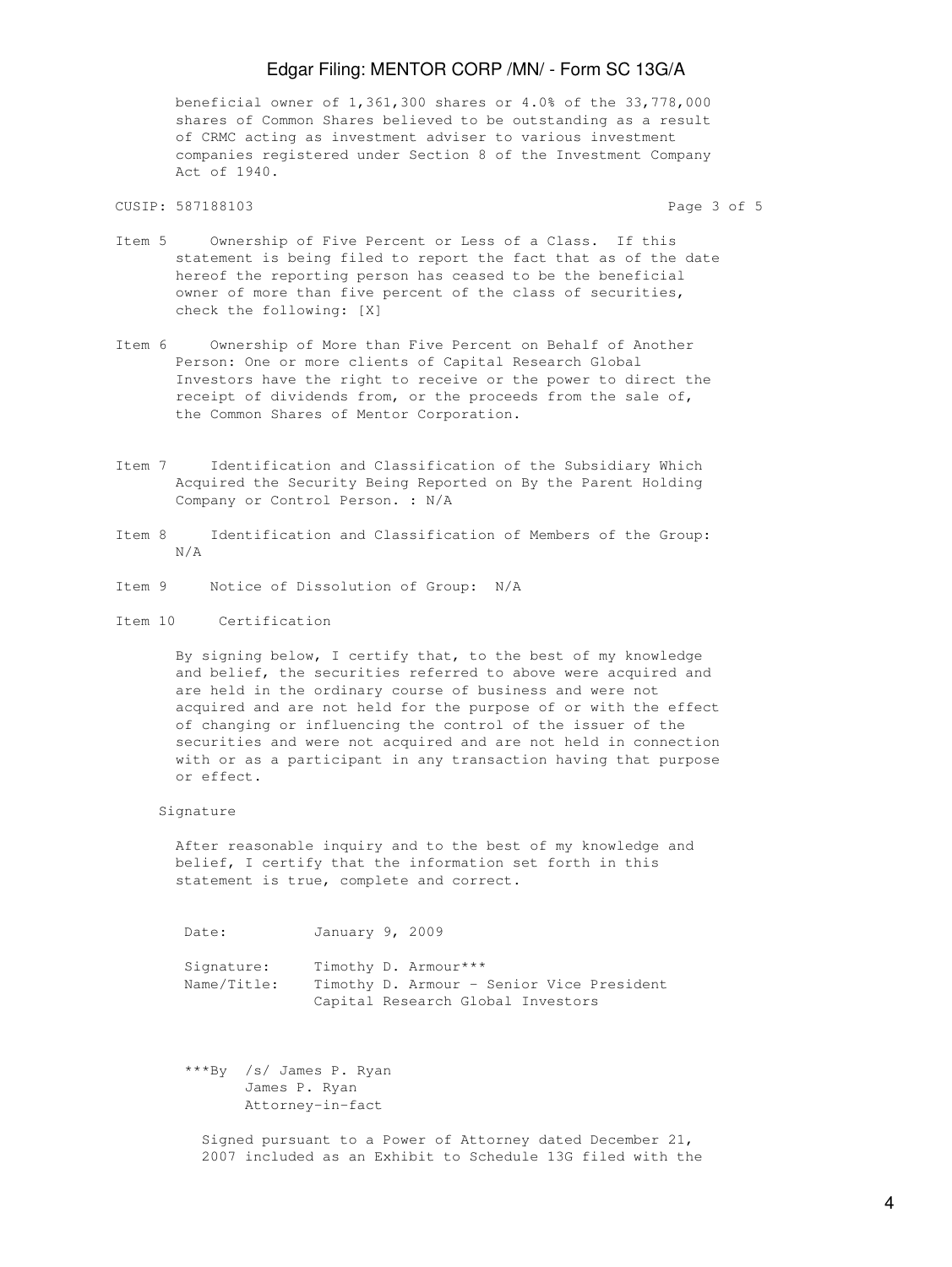Securities and Exchange Commission by Capital Research Global Investors on January 10, 2008 with respect to Lowes Companies, Incorporated.

CUSIP: 587188103 Page 4 of 5